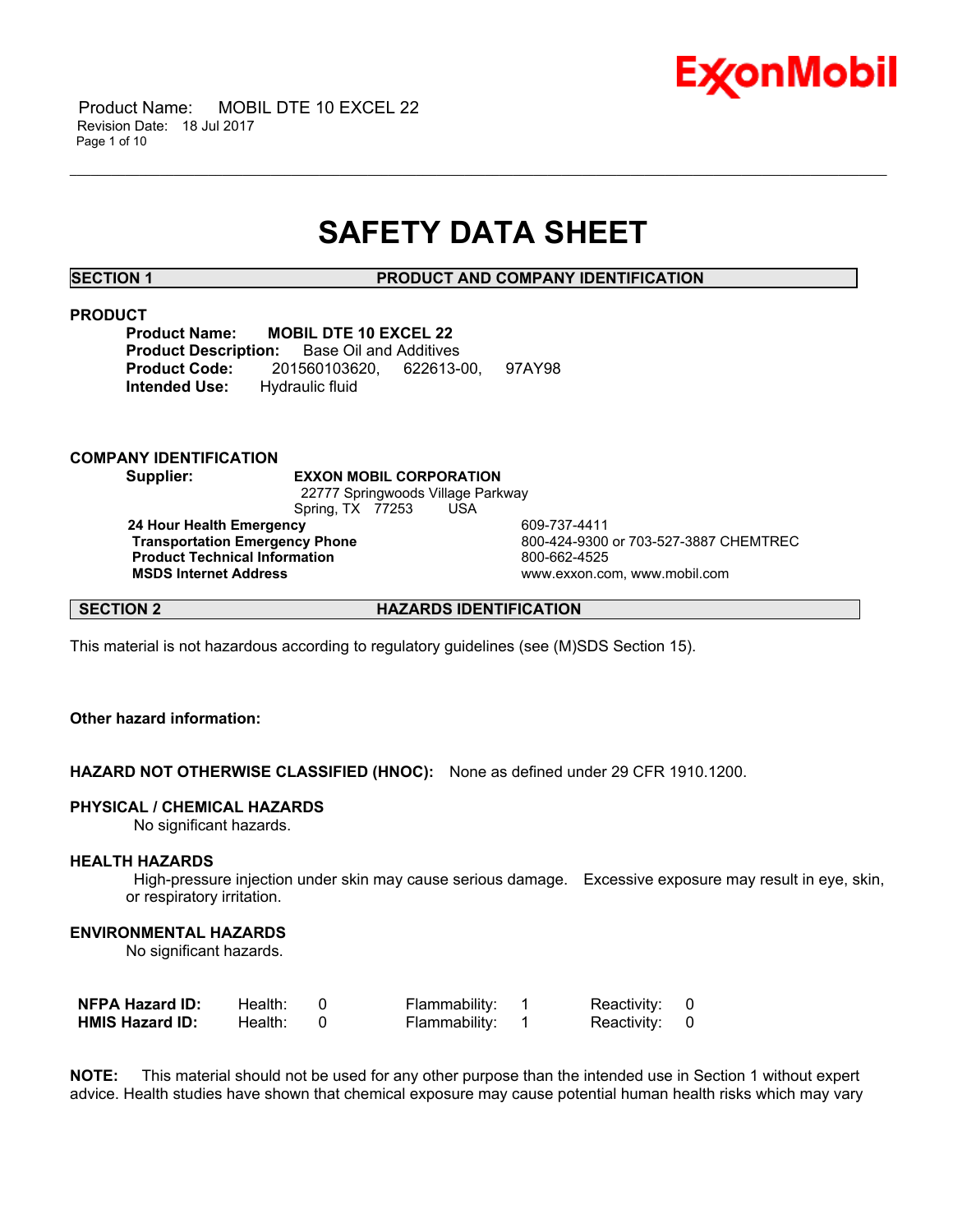

 Product Name: MOBIL DTE 10 EXCEL 22 Revision Date: 18 Jul 2017 Page 2 of 10

from person to person.

### **SECTION 3 COMPOSITION / INFORMATION ON INGREDIENTS**

This material is defined as a mixture.

### **Hazardous Substance(s) or Complex Substance(s) required for disclosure**

| <b>Name</b>                                        | CAS#        |                | <b>GHS Hazard Codes</b> |
|----------------------------------------------------|-------------|----------------|-------------------------|
|                                                    |             | Concentration* |                         |
| 2.6-DI-TERT-BUTYLPHENOL                            | 128-39-2    | $0.1 - 5.1\%$  | H315, H400(M factor 1), |
|                                                    |             |                | $H410(M$ factor 1)      |
| <b>ALKYL DITHIOPHOSPHATE</b>                       | 255881-94-8 | $0.1 - 5.1\%$  | H319(2A), H400(M factor |
|                                                    |             |                | 1), H410(M factor 1)    |
| DISTILLATES, HEAVY, C18-50 - BRANCHED, CYCLIC      | 848301-69-9 | $80 - 590\%$   | H304                    |
| <b>JAND LINEAR</b>                                 |             |                |                         |
| <b>IHYDROTREATED LIGHT PARAFFINIC DISTILLATES.</b> | 64742-55-8  | $5 - 10\%$     | H304                    |
| <b>IPETROLEUM</b>                                  |             |                |                         |

\_\_\_\_\_\_\_\_\_\_\_\_\_\_\_\_\_\_\_\_\_\_\_\_\_\_\_\_\_\_\_\_\_\_\_\_\_\_\_\_\_\_\_\_\_\_\_\_\_\_\_\_\_\_\_\_\_\_\_\_\_\_\_\_\_\_\_\_\_\_\_\_\_\_\_\_\_\_\_\_\_\_\_\_\_\_\_\_\_\_\_\_\_\_\_\_\_\_\_\_\_\_\_\_\_\_\_\_\_\_\_\_\_\_\_\_\_\_

\* All concentrations are percent by weight unless material is a gas. Gas concentrations are in percent by volume.

As per paragraph (i) of 29 CFR 1910.1200, formulation is considered a trade secret and specific chemical identity and exact percentage (concentration) of composition may have been withheld. Specific chemical identity and exact percentage composition will be provided to health professionals, employees, or designated representatives in accordance with applicable provisions of paragraph (i).

**SECTION 4 FIRST AID MEASURES**

### **INHALATION**

Remove from further exposure. For those providing assistance, avoid exposure to yourself or others. Use adequate respiratory protection. If respiratory irritation, dizziness, nausea, or unconsciousness occurs, seek immediate medical assistance. If breathing has stopped, assist ventilation with a mechanical device or use mouth-to-mouth resuscitation.

### **SKIN CONTACT**

Wash contact areas with soap and water. If product is injected into or under the skin, or into any part of the body, regardless of the appearance of the wound or its size, the individual should be evaluated immediately by a physician as a surgical emergency. Even though initial symptoms from high pressure injection may be minimal or absent, early surgical treatment within the first few hours may significantly reduce the ultimate extent of injury.

### **EYE CONTACT**

Flush thoroughly with water. If irritation occurs, get medical assistance.

### **INGESTION**

First aid is normally not required. Seek medical attention if discomfort occurs.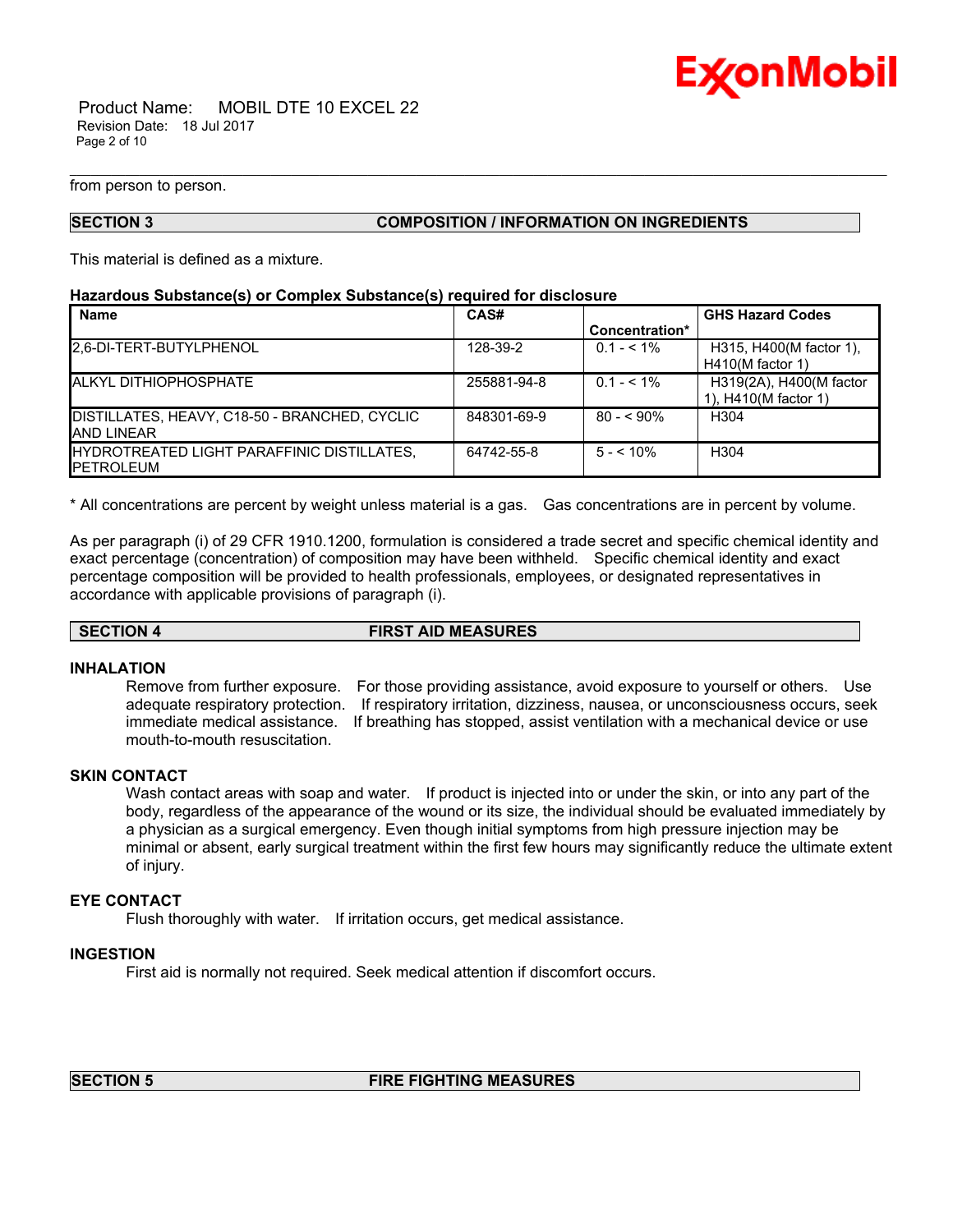## Ex⁄onMobil

 Product Name: MOBIL DTE 10 EXCEL 22 Revision Date: 18 Jul 2017 Page 3 of 10

### **EXTINGUISHING MEDIA**

**Appropriate Extinguishing Media:** Use water fog, foam, dry chemical or carbon dioxide (CO2) to extinguish flames.

\_\_\_\_\_\_\_\_\_\_\_\_\_\_\_\_\_\_\_\_\_\_\_\_\_\_\_\_\_\_\_\_\_\_\_\_\_\_\_\_\_\_\_\_\_\_\_\_\_\_\_\_\_\_\_\_\_\_\_\_\_\_\_\_\_\_\_\_\_\_\_\_\_\_\_\_\_\_\_\_\_\_\_\_\_\_\_\_\_\_\_\_\_\_\_\_\_\_\_\_\_\_\_\_\_\_\_\_\_\_\_\_\_\_\_\_\_\_

**Inappropriate Extinguishing Media:** Straight Streams of Water

### **FIRE FIGHTING**

**Fire Fighting Instructions:** Evacuate area. Prevent runoff from fire control or dilution from entering streams, sewers, or drinking water supply. Firefighters should use standard protective equipment and in enclosed spaces, self-contained breathing apparatus (SCBA). Use water spray to cool fire exposed surfaces and to protect personnel.

**Unusual Fire Hazards:** Pressurized mists may form a flammable mixture.

**Hazardous Combustion Products:** Aldehydes, Incomplete combustion products, Oxides of carbon, Smoke, Fume, Sulfur oxides

### **FLAMMABILITY PROPERTIES**

**Flash Point [Method]:** >175°C (347°F) [ASTM D-92] **Flammable Limits (Approximate volume % in air):** LEL: 0.9 UEL: 7.0 **Autoignition Temperature:** N/D

### **SECTION 6 ACCIDENTAL RELEASE MEASURES**

### **NOTIFICATION PROCEDURES**

In the event of a spill or accidental release, notify relevant authorities in accordance with all applicable regulations. US regulations require reporting releases of this material to the environment which exceed the applicable reportable quantity or oil spills which could reach any waterway including intermittent dry creeks. The National Response Center can be reached at (800)424-8802.

### **PROTECTIVE MEASURES**

Avoid contact with spilled material. See Section 5 for fire fighting information. See the Hazard Identification Section for Significant Hazards. See Section 4 for First Aid Advice. See Section 8 for advice on the minimum requirements for personal protective equipment. Additional protective measures may be necessary, depending on the specific circumstances and/or the expert judgment of the emergency responders.

### **SPILL MANAGEMENT**

Land Spill: Stop leak if you can do it without risk. Recover by pumping or with suitable absorbent.

**Water Spill:** Stop leak if you can do it without risk. Confine the spill immediately with booms. Warn other shipping. Remove from the surface by skimming or with suitable absorbents. Seek the advice of a specialist before using dispersants.

Water spill and land spill recommendations are based on the most likely spill scenario for this material; however, geographic conditions, wind, temperature, (and in the case of a water spill) wave and current direction and speed may greatly influence the appropriate action to be taken. For this reason, local experts should be consulted. Note: Local regulations may prescribe or limit action to be taken.

### **ENVIRONMENTAL PRECAUTIONS**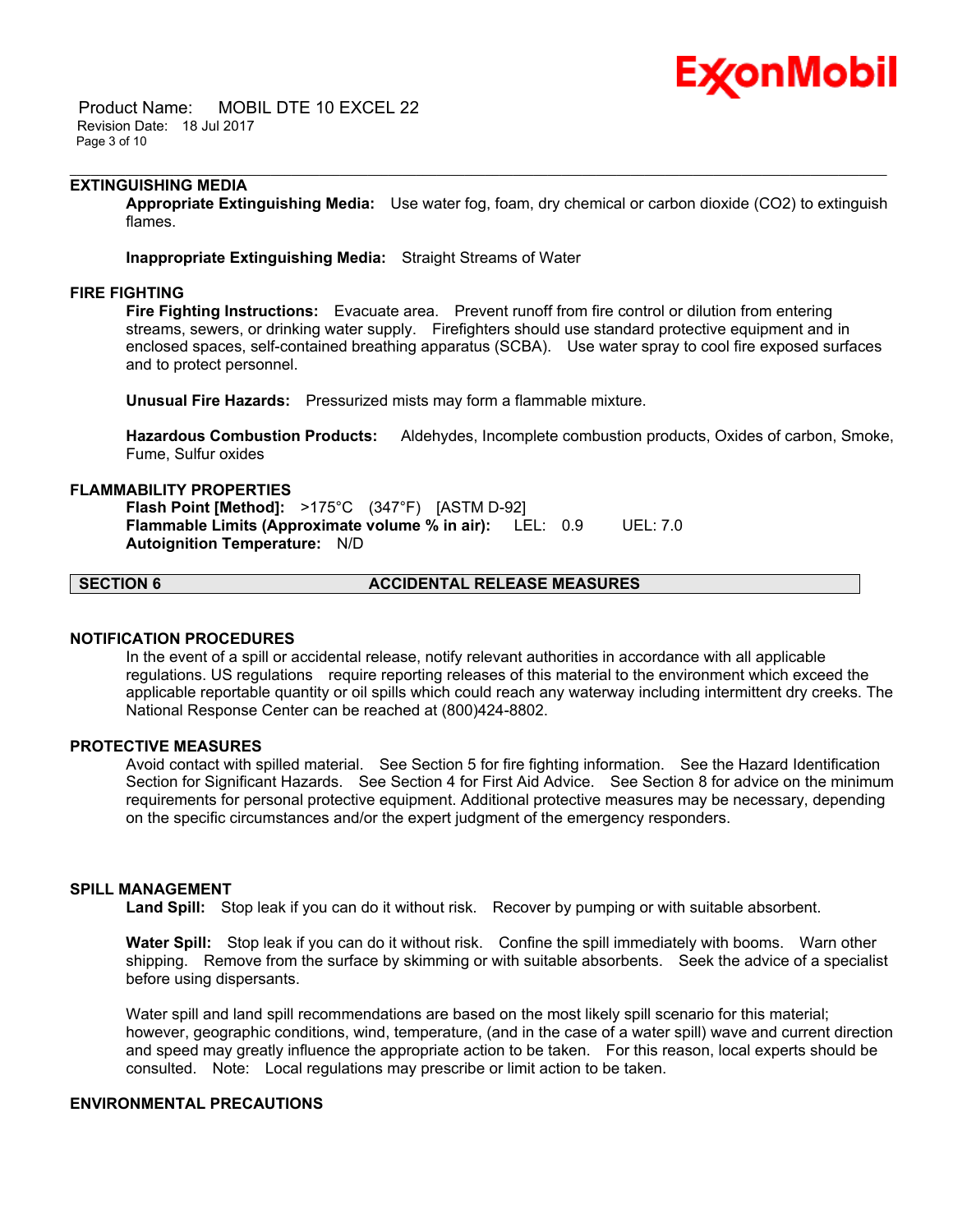

 Product Name: MOBIL DTE 10 EXCEL 22 Revision Date: 18 Jul 2017 Page 4 of 10

> Large Spills: Dike far ahead of liquid spill for later recovery and disposal. Prevent entry into waterways, sewers, basements or confined areas.

\_\_\_\_\_\_\_\_\_\_\_\_\_\_\_\_\_\_\_\_\_\_\_\_\_\_\_\_\_\_\_\_\_\_\_\_\_\_\_\_\_\_\_\_\_\_\_\_\_\_\_\_\_\_\_\_\_\_\_\_\_\_\_\_\_\_\_\_\_\_\_\_\_\_\_\_\_\_\_\_\_\_\_\_\_\_\_\_\_\_\_\_\_\_\_\_\_\_\_\_\_\_\_\_\_\_\_\_\_\_\_\_\_\_\_\_\_\_

### **SECTION 7 HANDLING AND STORAGE**

### **HANDLING**

 Prevent small spills and leakage to avoid slip hazard. Material can accumulate static charges which may cause an electrical spark (ignition source). When the material is handled in bulk, an electrical spark could ignite any flammable vapors from liquids or residues that may be present (e.g., during switch-loading operations). Use proper bonding and/or ground procedures. However, bonding and grounds may not eliminate the hazard from static accumulation. Consult local applicable standards for guidance. Additional references include American Petroleum Institute 2003 (Protection Against Ignitions Arising out of Static, Lightning and Stray Currents) or National Fire Protection Agency 77 (Recommended Practice on Static Electricity) or CENELEC CLC/TR 50404 (Electrostatics - Code of practice for the avoidance of hazards due to static electricity).

**Static Accumulator:** This material is a static accumulator.

### **STORAGE**

The type of container used to store the material may affect static accumulation and dissipation. Do not store in open or unlabelled containers. Keep away from incompatible materials.

### **SECTION 8 EXPOSURE CONTROLS / PERSONAL PROTECTION**

### **EXPOSURE LIMIT VALUES**

### **Exposure limits/standards (Note: Exposure limits are not additive)**

| <b>Substance Name</b>                                             | Form  | Limit / Standard |                  | <b>NOTE</b> | <b>Source</b>  |
|-------------------------------------------------------------------|-------|------------------|------------------|-------------|----------------|
| HYDROTREATED LIGHT<br><b>PARAFFINIC DISTILLATES.</b><br>PETROLEUM | Mist. | <b>TWA</b>       | $5 \text{ mg/m}$ | I N/A       | <b>OSHA Z1</b> |
| HYDROTREATED LIGHT<br><b>PARAFFINIC DISTILLATES.</b><br>PETROLEUM | Mist. | <b>TWA</b>       | $5 \text{ mg/m}$ | N/A         | ACGIH          |

**Exposure limits/standards for materials that can be formed when handling this product:** When mists/aerosols can occur the following are recommended:  $5 \text{ mg/m}^3$  - ACGIH TLV (inhalable fraction),  $5 \text{ mg/m}^3$  - OSHA PEL.

NOTE: Limits/standards shown for guidance only. Follow applicable regulations.

No biological limits allocated.

### **ENGINEERING CONTROLS**

The level of protection and types of controls necessary will vary depending upon potential exposure conditions. Control measures to consider:

No special requirements under ordinary conditions of use and with adequate ventilation.

### **PERSONAL PROTECTION**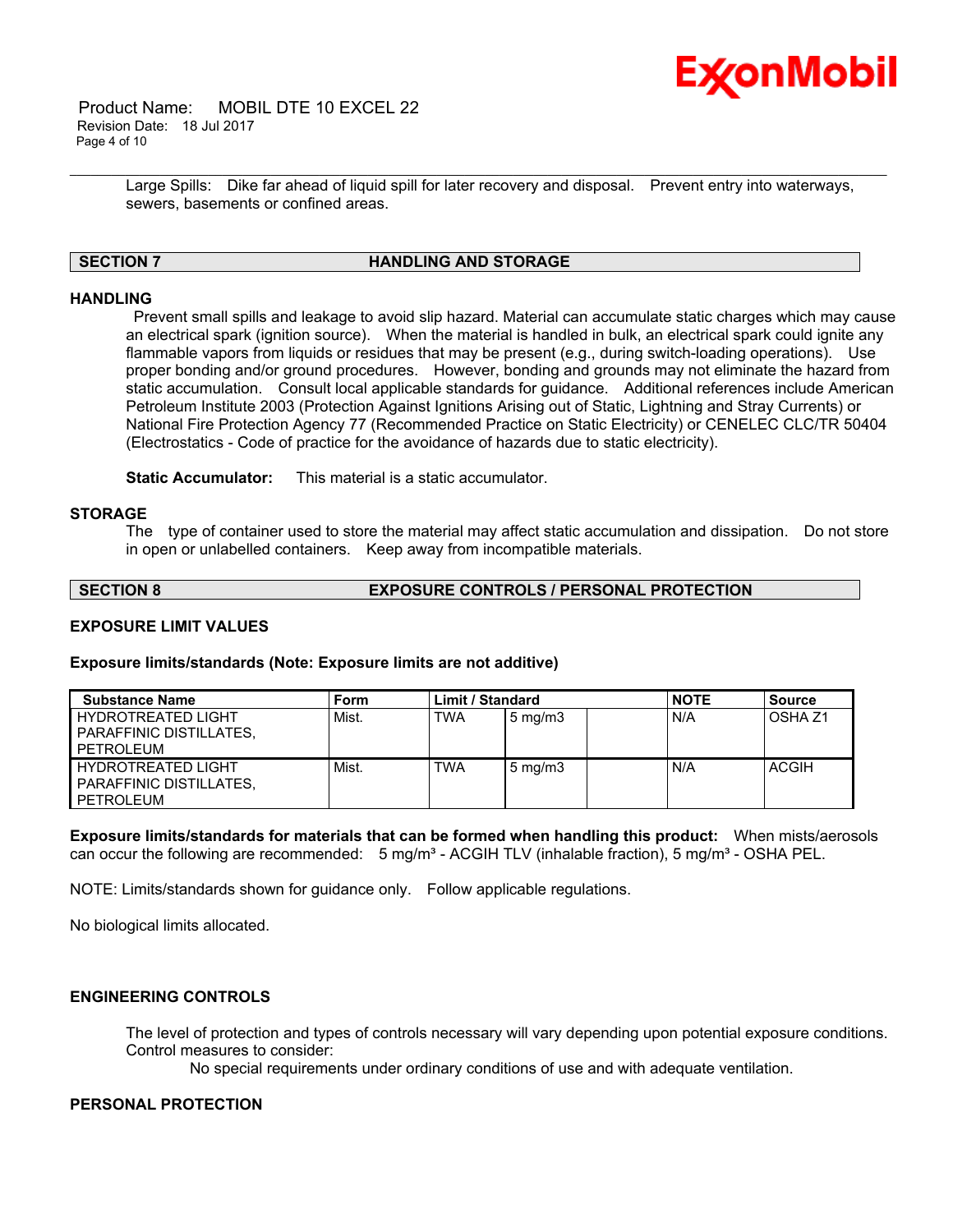# Ex⁄onMobil

 Product Name: MOBIL DTE 10 EXCEL 22 Revision Date: 18 Jul 2017 Page 5 of 10

> Personal protective equipment selections vary based on potential exposure conditions such as applications, handling practices, concentration and ventilation. Information on the selection of protective equipment for use with this material, as provided below, is based upon intended, normal usage.

\_\_\_\_\_\_\_\_\_\_\_\_\_\_\_\_\_\_\_\_\_\_\_\_\_\_\_\_\_\_\_\_\_\_\_\_\_\_\_\_\_\_\_\_\_\_\_\_\_\_\_\_\_\_\_\_\_\_\_\_\_\_\_\_\_\_\_\_\_\_\_\_\_\_\_\_\_\_\_\_\_\_\_\_\_\_\_\_\_\_\_\_\_\_\_\_\_\_\_\_\_\_\_\_\_\_\_\_\_\_\_\_\_\_\_\_\_\_

**Respiratory Protection:** If engineering controls do not maintain airborne contaminant concentrations at a level which is adequate to protect worker health, an approved respirator may be appropriate. Respirator selection, use, and maintenance must be in accordance with regulatory requirements, if applicable. Types of respirators to be considered for this material include:

No special requirements under ordinary conditions of use and with adequate ventilation.

For high airborne concentrations, use an approved supplied-air respirator, operated in positive pressure mode. Supplied air respirators with an escape bottle may be appropriate when oxygen levels are inadequate, gas/vapor warning properties are poor, or if air purifying filter capacity/rating may be exceeded.

**Hand Protection:** Any specific glove information provided is based on published literature and glove manufacturer data. Glove suitability and breakthrough time will differ depending on the specific use conditions. Contact the glove manufacturer for specific advice on glove selection and breakthrough times for your use conditions. Inspect and replace worn or damaged gloves. The types of gloves to be considered for this material include:

No protection is ordinarily required under normal conditions of use.

**Eye Protection:** If contact is likely, safety glasses with side shields are recommended.

**Skin and Body Protection:** Any specific clothing information provided is based on published literature or manufacturer data. The types of clothing to be considered for this material include:

 No skin protection is ordinarily required under normal conditions of use. In accordance with good industrial hygiene practices, precautions should be taken to avoid skin contact.

**Specific Hygiene Measures:** Always observe good personal hygiene measures, such as washing after handling the material and before eating, drinking, and/or smoking. Routinely wash work clothing and protective equipment to remove contaminants. Discard contaminated clothing and footwear that cannot be cleaned. Practice good housekeeping.

### **ENVIRONMENTAL CONTROLS**

 Comply with applicable environmental regulations limiting discharge to air, water and soil. Protect the environment by applying appropriate control measures to prevent or limit emissions.

### **SECTION 9 PHYSICAL AND CHEMICAL PROPERTIES**

**Note: Physical and chemical properties are provided for safety, health and environmental considerations only and may not fully represent product specifications. Contact the Supplier for additional information.**

### **GENERAL INFORMATION**

**Physical State:** Liquid **Color:** Amber **Odor:** Characteristic **Odor Threshold:** N/D

### **IMPORTANT HEALTH, SAFETY, AND ENVIRONMENTAL INFORMATION**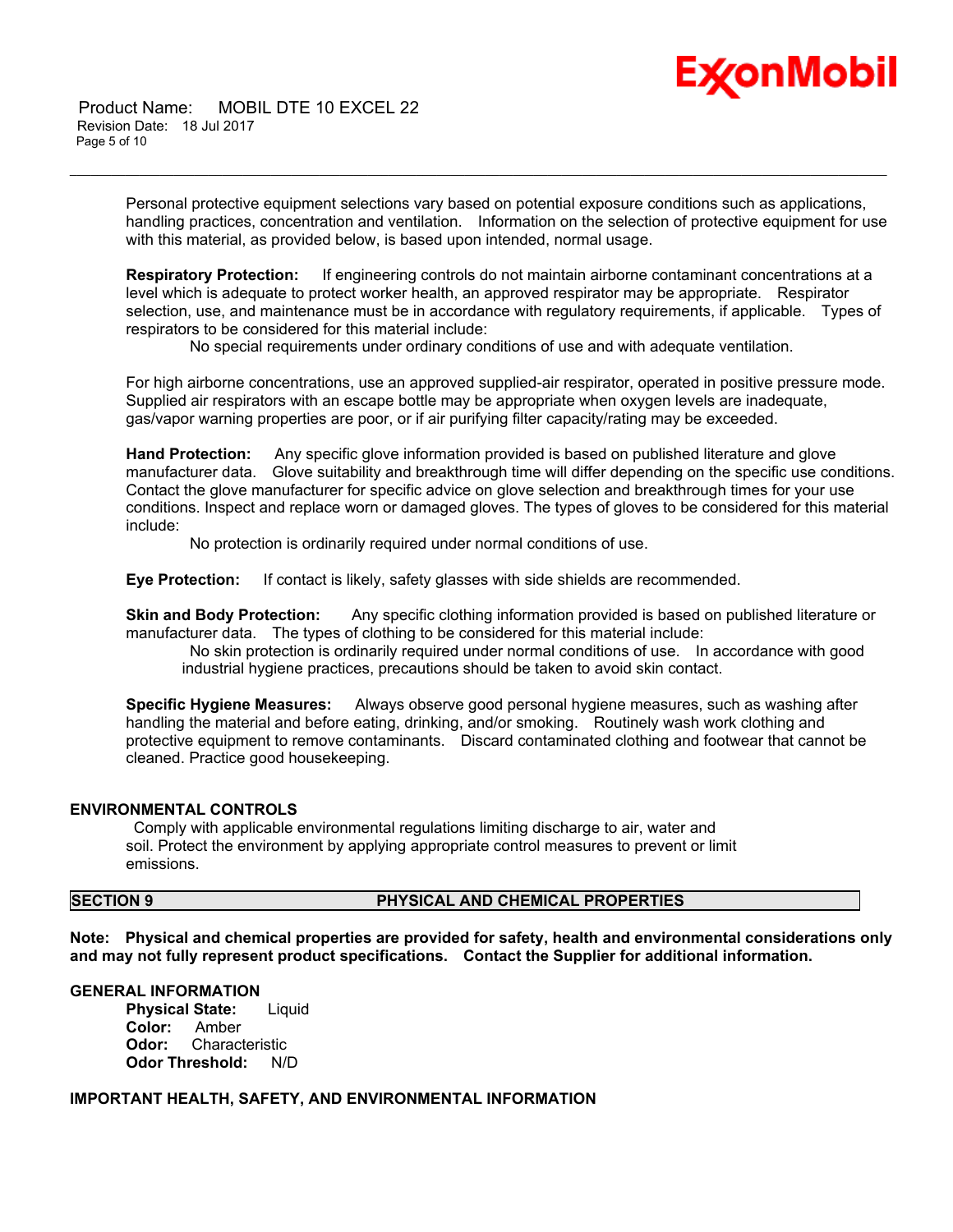

 Product Name: MOBIL DTE 10 EXCEL 22 Revision Date: 18 Jul 2017 Page 6 of 10

> **Relative Density (at 15 °C):** 0.84 [ASTM D4052] **Flammability (Solid, Gas):** N/A **Flash Point [Method]:** >175°C (347°F) [ASTM D-92] **Flammable Limits (Approximate volume % in air):** LEL: 0.9 UEL: 7.0 **Autoignition Temperature:** N/D **Boiling Point / Range:** > 316°C (600°F) [Estimated] **Decomposition Temperature:** N/D **Vapor Density (Air = 1):** > 2 at 101 kPa [Estimated] **Vapor Pressure:** < 0.013 kPa (0.1 mm Hg) at 20 °C [Estimated] **Evaporation Rate (n-butyl acetate = 1):** N/D **pH:** N/A **Log Pow (n-Octanol/Water Partition Coefficient):** > 3.5 [Estimated] **Solubility in Water:** Negligible **Viscosity:** 22.4 cSt (22.4 mm2/sec) at 40 °C | 5.1 cSt (5.1 mm2/sec) at 100°C [ASTM D 445] **Oxidizing Properties:** See Hazards Identification Section.

\_\_\_\_\_\_\_\_\_\_\_\_\_\_\_\_\_\_\_\_\_\_\_\_\_\_\_\_\_\_\_\_\_\_\_\_\_\_\_\_\_\_\_\_\_\_\_\_\_\_\_\_\_\_\_\_\_\_\_\_\_\_\_\_\_\_\_\_\_\_\_\_\_\_\_\_\_\_\_\_\_\_\_\_\_\_\_\_\_\_\_\_\_\_\_\_\_\_\_\_\_\_\_\_\_\_\_\_\_\_\_\_\_\_\_\_\_\_

### **OTHER INFORMATION**

**Freezing Point:** N/D **Melting Point:** N/A **Pour Point:** -48°C (-54°F) [ASTM D97] **DMSO Extract (mineral oil only), IP-346:** < 3 %wt

### **SECTION 10 STABILITY AND REACTIVITY**

**REACTIVITY:** See sub-sections below.

**STABILITY:** Material is stable under normal conditions.

**CONDITIONS TO AVOID:** Excessive heat. High energy sources of ignition.

**MATERIALS TO AVOID:** Strong oxidizers

**HAZARDOUS DECOMPOSITION PRODUCTS:** Material does not decompose at ambient temperatures.

**POSSIBILITY OF HAZARDOUS REACTIONS:** Hazardous polymerization will not occur.

**SECTION 11 TOXICOLOGICAL INFORMATION**

### **INFORMATION ON TOXICOLOGICAL EFFECTS**

| <b>Hazard Class</b>                                | <b>Conclusion / Remarks</b>                                |  |  |
|----------------------------------------------------|------------------------------------------------------------|--|--|
| <b>Inhalation</b>                                  |                                                            |  |  |
| Acute Toxicity: No end point data for<br>material. | Minimally Toxic. Based on assessment of the components.    |  |  |
| Irritation: No end point data for material.        | Negligible hazard at ambient/normal handling temperatures. |  |  |
| Ingestion                                          |                                                            |  |  |
| Acute Toxicity: No end point data for<br>material. | Minimally Toxic. Based on assessment of the components.    |  |  |
| <b>Skin</b>                                        |                                                            |  |  |
| Acute Toxicity: No end point data for<br>material. | Minimally Toxic. Based on assessment of the components.    |  |  |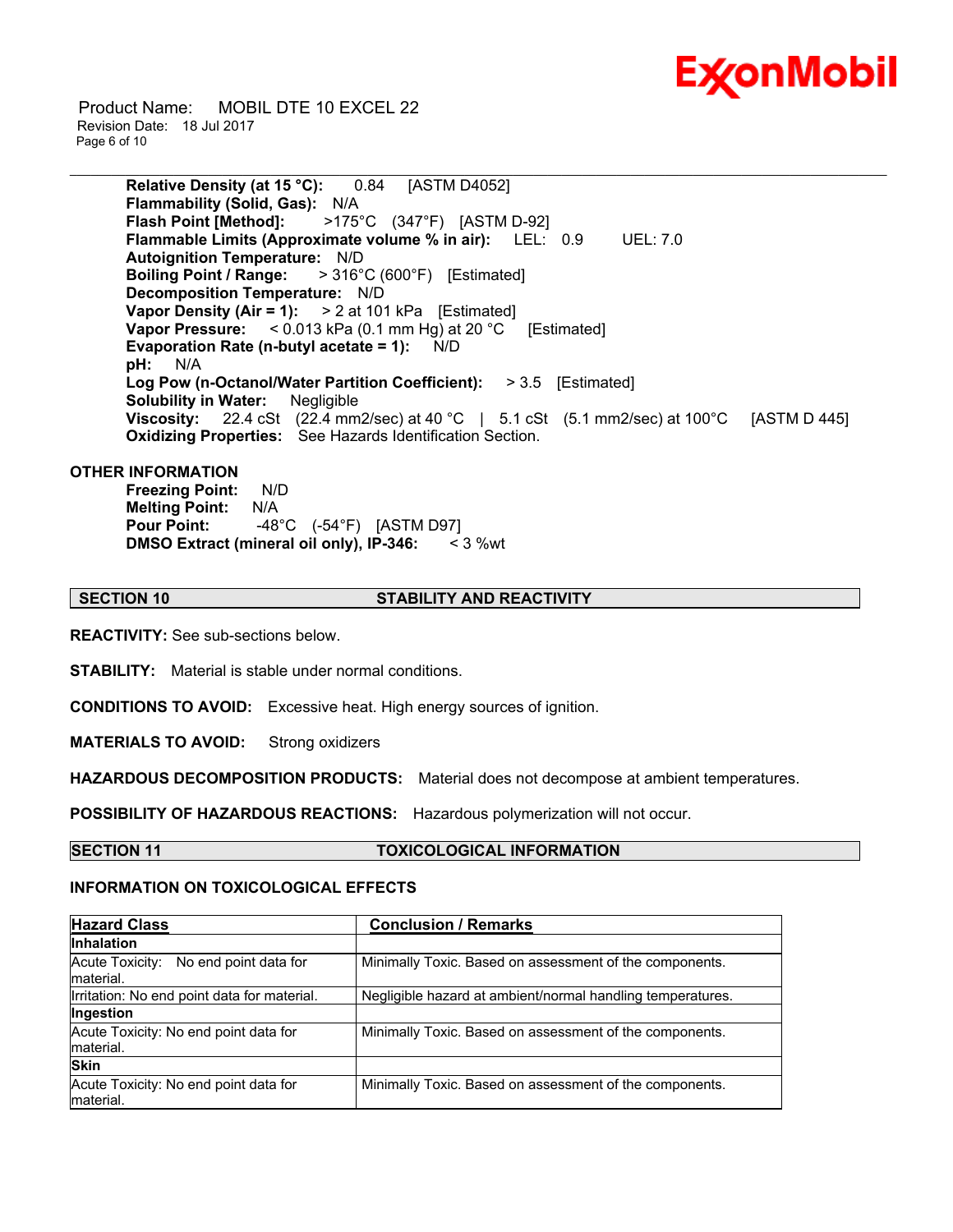

 Product Name: MOBIL DTE 10 EXCEL 22 Revision Date: 18 Jul 2017 Page 7 of 10

| Skin Corrosion/Irritation: No end point data                  | Negligible irritation to skin at ambient temperatures. Based on                                                   |
|---------------------------------------------------------------|-------------------------------------------------------------------------------------------------------------------|
| for material.                                                 | assessment of the components.                                                                                     |
| <b>Eye</b>                                                    |                                                                                                                   |
| Serious Eye Damage/Irritation: No end point                   | May cause mild, short-lasting discomfort to eyes. Based on                                                        |
| ldata for material.                                           | assessment of the components.                                                                                     |
| Sensitization                                                 |                                                                                                                   |
| Respiratory Sensitization: No end point data<br>for material. | Not expected to be a respiratory sensitizer.                                                                      |
| Skin Sensitization: No end point data for<br>Imaterial.       | Not expected to be a skin sensitizer. Based on assessment of the<br>components.                                   |
| Aspiration: Data available.                                   | Not expected to be an aspiration hazard. Based on physico-<br>chemical properties of the material.                |
| Germ Cell Mutagenicity: No end point data<br>for material.    | Not expected to be a germ cell mutagen. Based on assessment of<br>the components.                                 |
| Carcinogenicity: No end point data for<br>material.           | Not expected to cause cancer. Based on assessment of the<br>components.                                           |
| Reproductive Toxicity: No end point data                      | Not expected to be a reproductive toxicant. Based on assessment                                                   |
| for material.                                                 | of the components.                                                                                                |
| <b>Lactation:</b> No end point data for material.             | Not expected to cause harm to breast-fed children.                                                                |
| <b>Specific Target Organ Toxicity (STOT)</b>                  |                                                                                                                   |
| Single Exposure: No end point data for<br>material.           | Not expected to cause organ damage from a single exposure.                                                        |
| Repeated Exposure: No end point data for<br>material.         | Not expected to cause organ damage from prolonged or repeated<br>exposure. Based on assessment of the components. |
|                                                               |                                                                                                                   |

### **OTHER INFORMATION**

### **Contains:**

Base oil severely refined: Not carcinogenic in animal studies. Representative material passes IP-346, Modified Ames test, and/or other screening tests. Dermal and inhalation studies showed minimal effects; lung non-specific infiltration of immune cells, oil deposition and minimal granuloma formation. Not sensitizing in test animals.

### **The following ingredients are cited on the lists below:** None.

|                | --REGULATORY LISTS SEARCHED-- |               |
|----------------|-------------------------------|---------------|
| $1 =$ NTP CARC | $3 = IARC 1$                  | $5 = IARC2B$  |
| $2 = NTP$ SUS  | $4 = IARC 2A$                 | 6 = OSHA CARC |

### **SECTION 12 ECOLOGICAL INFORMATION**

The information given is based on data available for the material, the components of the material, and similar materials.

### **ECOTOXICITY**

Material -- Not expected to be harmful to aquatic organisms.

### **MOBILITY**

Base oil component -- Low solubility and floats and is expected to migrate from water to the land.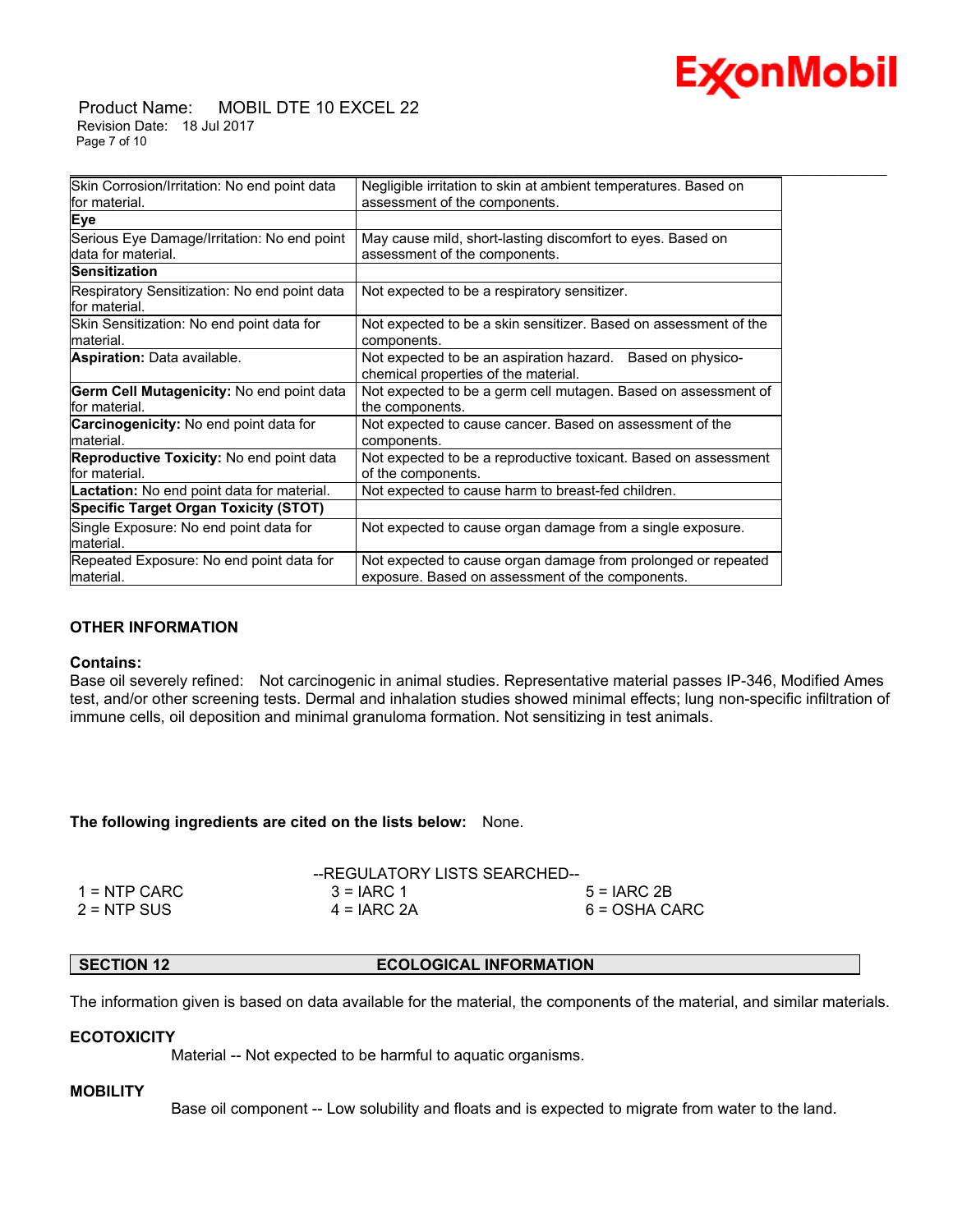## Ex⁄onMobil

 Product Name: MOBIL DTE 10 EXCEL 22 Revision Date: 18 Jul 2017 Page 8 of 10

Expected to partition to sediment and wastewater solids.

### **PERSISTENCE AND DEGRADABILITY**

**Biodegradation:**

Base oil component -- Expected to be inherently biodegradable

### **BIOACCUMULATION POTENTIAL**

 Base oil component -- Has the potential to bioaccumulate, however metabolism or physical properties may reduce the bioconcentration or limit bioavailability.

\_\_\_\_\_\_\_\_\_\_\_\_\_\_\_\_\_\_\_\_\_\_\_\_\_\_\_\_\_\_\_\_\_\_\_\_\_\_\_\_\_\_\_\_\_\_\_\_\_\_\_\_\_\_\_\_\_\_\_\_\_\_\_\_\_\_\_\_\_\_\_\_\_\_\_\_\_\_\_\_\_\_\_\_\_\_\_\_\_\_\_\_\_\_\_\_\_\_\_\_\_\_\_\_\_\_\_\_\_\_\_\_\_\_\_\_\_\_

### **OTHER ECOLOGICAL INFORMATION**

**VOC:** 3 G/L [ASTM E1868-10]

### **SECTION 13 DISPOSAL CONSIDERATIONS**

Disposal recommendations based on material as supplied. Disposal must be in accordance with current applicable laws and regulations, and material characteristics at time of disposal.

### **DISPOSAL RECOMMENDATIONS**

 Product is suitable for burning in an enclosed controlled burner for fuel value or disposal by supervised incineration at very high temperatures to prevent formation of undesirable combustion products. Protect the environment. Dispose of used oil at designated sites. Minimize skin contact. Do not mix used oils with solvents, brake fluids or coolants.

### **REGULATORY DISPOSAL INFORMATION**

 RCRA Information: The unused product, in our opinion, is not specifically listed by the EPA as a hazardous waste (40 CFR, Part 261D), nor is it formulated to contain materials which are listed as hazardous wastes. It does not exhibit the hazardous characteristics of ignitability, corrositivity or reactivity and is not formulated with contaminants as determined by the Toxicity Characteristic Leaching Procedure (TCLP). However, used product may be regulated.

**Empty Container Warning** Empty Container Warning (where applicable): Empty containers may contain residue and can be dangerous. Do not attempt to refill or clean containers without proper instructions. Empty drums should be completely drained and safely stored until appropriately reconditioned or disposed. Empty containers should be taken for recycling, recovery, or disposal through suitably qualified or licensed contractor and in accordance with governmental regulations. DO NOT PRESSURISE, CUT, WELD, BRAZE, SOLDER, DRILL, GRIND, OR EXPOSE SUCH CONTAINERS TO HEAT, FLAME, SPARKS, STATIC ELECTRICITY, OR OTHER SOURCES OF IGNITION. THEY MAY EXPLODE AND CAUSE INJURY OR DEATH.

**SECTION 14 TRANSPORT INFORMATION** 

**LAND (DOT):** Not Regulated for Land Transport

LAND (TDG): Not Regulated for Land Transport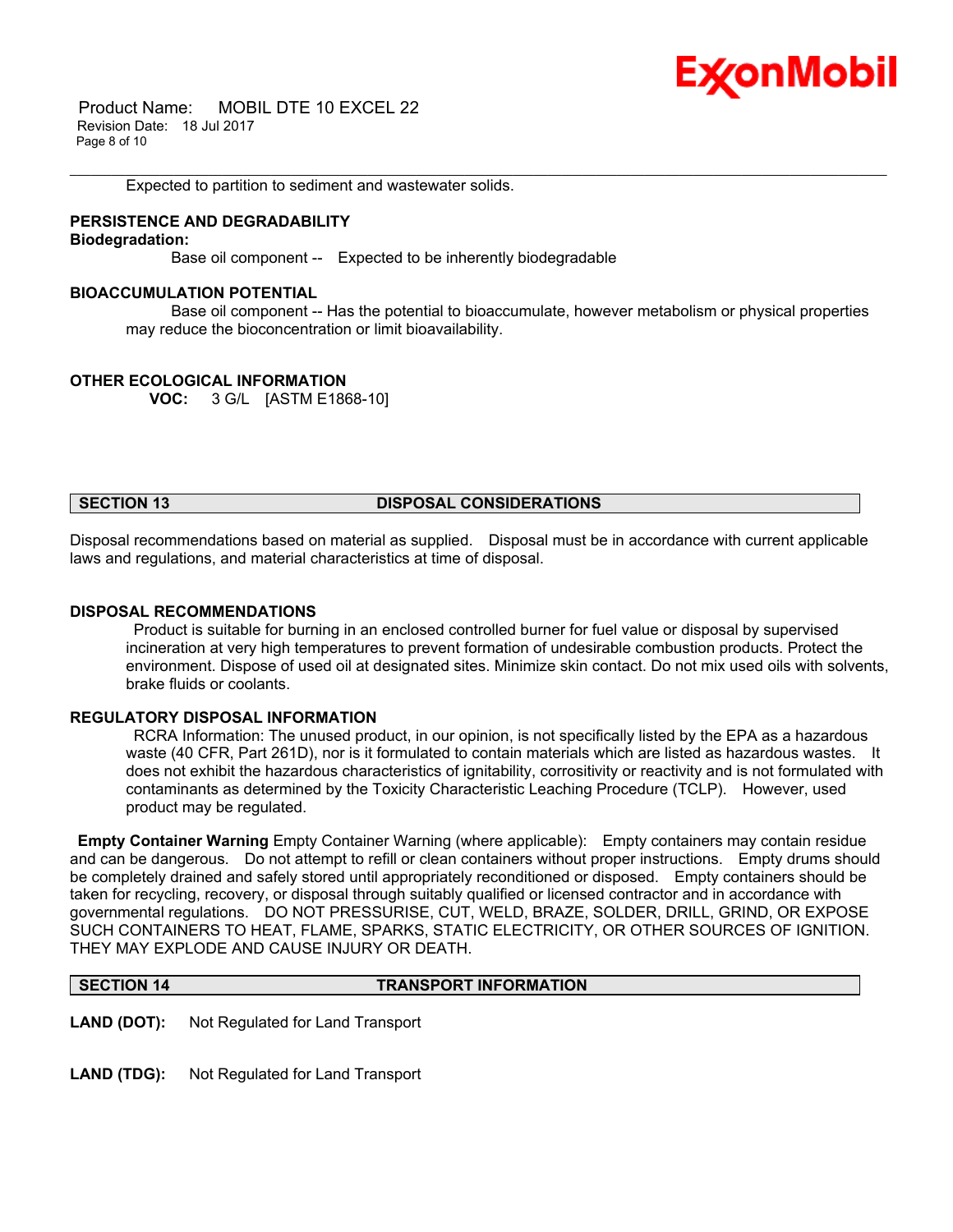

 Product Name: MOBIL DTE 10 EXCEL 22 Revision Date: 18 Jul 2017 Page 9 of 10

**SEA (IMDG):** Not Regulated for Sea Transport according to IMDG-Code

**Marine Pollutant:** No

**AIR (IATA):** Not Regulated for Air Transport

### **SECTION 15 REGULATORY INFORMATION**

\_\_\_\_\_\_\_\_\_\_\_\_\_\_\_\_\_\_\_\_\_\_\_\_\_\_\_\_\_\_\_\_\_\_\_\_\_\_\_\_\_\_\_\_\_\_\_\_\_\_\_\_\_\_\_\_\_\_\_\_\_\_\_\_\_\_\_\_\_\_\_\_\_\_\_\_\_\_\_\_\_\_\_\_\_\_\_\_\_\_\_\_\_\_\_\_\_\_\_\_\_\_\_\_\_\_\_\_\_\_\_\_\_\_\_\_\_\_

**OSHA HAZARD COMMUNICATION STANDARD:** This material is not considered hazardous in accordance with OSHA HazCom 2012, 29 CFR 1910.1200.

**Listed or exempt from listing/notification on the following chemical inventories:** TSCA  **Special Cases:**

| Inventory    | Status                    |
|--------------|---------------------------|
| <b>AICS</b>  | <b>Restrictions Apply</b> |
| <b>ENCS</b>  | <b>Restrictions Apply</b> |
| <b>IECSC</b> | <b>Restrictions Apply</b> |
| <b>KECI</b>  | <b>Restrictions Apply</b> |
| <b>NDSL</b>  | <b>Restrictions Apply</b> |

**SARA 302:** No chemicals in this material are subject to the reporting requirements of SARA Title III, Section 302

### **SARA (311/312) REPORTABLE HAZARD CATEGORIES:** None.

**SARA (313) TOXIC RELEASE INVENTORY:** This material contains no chemicals subject to the supplier notification requirements of the SARA 313 Toxic Release Program.

### **The following ingredients are cited on the lists below:**

| <b>Chemical Name</b>                                                              | <b>CAS Number</b> | <b>List Citations</b> |
|-----------------------------------------------------------------------------------|-------------------|-----------------------|
| <b>IHYDROTREATED LIGHT</b><br><b>PARAFFINIC DISTILLATES,</b><br><b>IPETROLEUM</b> | 64742-55-8        |                       |

|                 | --REGULATORY LISTS SEARCHED-- |                     |               |
|-----------------|-------------------------------|---------------------|---------------|
| $1 = ACGIH ALL$ | $6 = TSCA 5a2$                | $11 = CA$ P65 REPRO | 16 = MN RTK   |
| $2 = ACGIH A1$  | $7 = TSCA$ 5e                 | $12 = CA$ RTK       | $17 = NJ RTK$ |
| $3 = ACGIH A2$  | $8 = TSCA6$                   | 13 = IL RTK         | $18 = PA RTK$ |
| $4 = OSHA Z$    | $9 = TSCA 12b$                | $14 = LA RTK$       | 19 = RI RTK   |
| $5 = TSCA 4$    | $10$ = CA P65 CARC            | $15 = M1293$        |               |

Code key: CARC=Carcinogen; REPRO=Reproductive